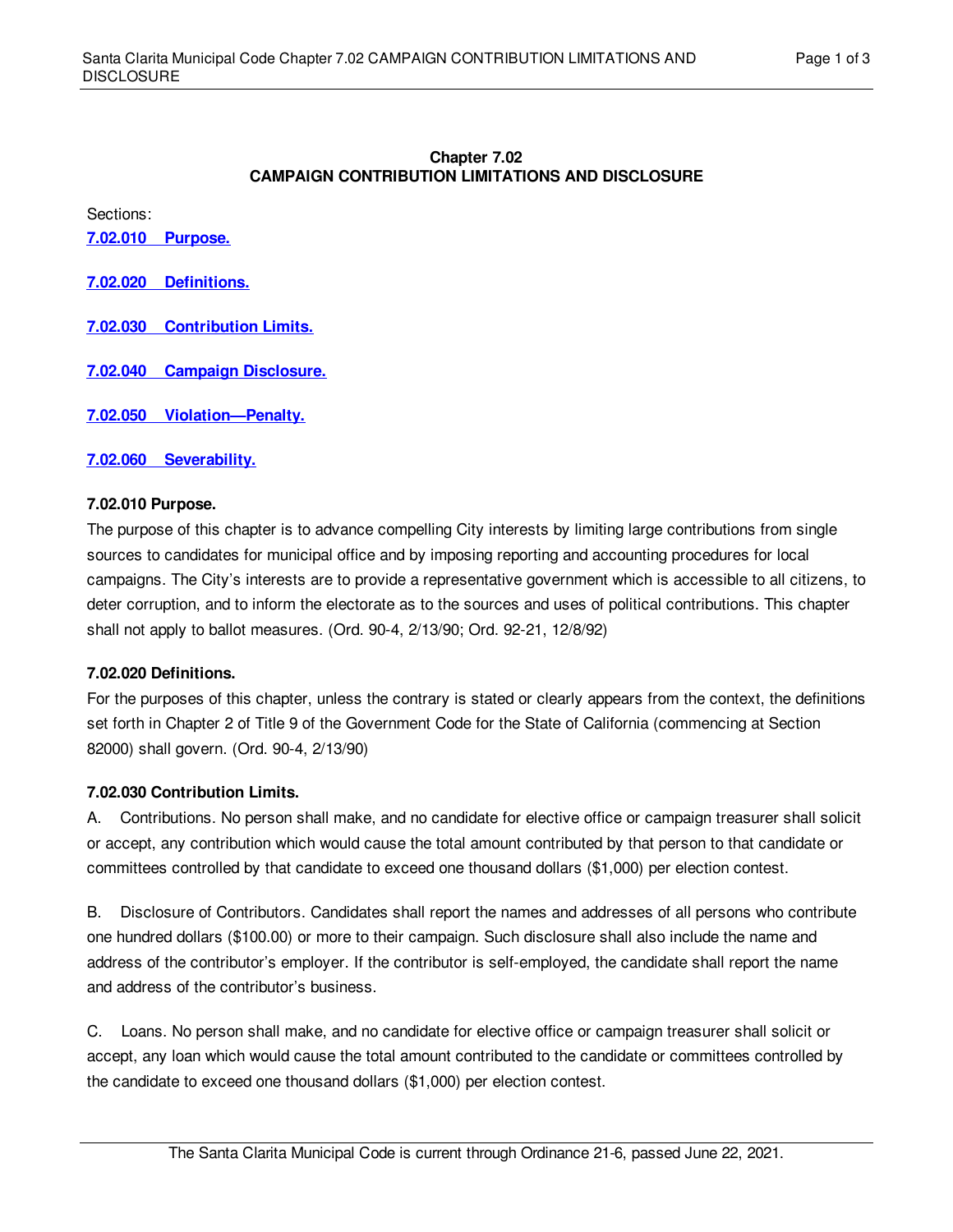D. Anonymous Contributions. No person shall make an anonymous contribution or contributions to a candidate, political committee, broad-based political committee, ballot measure committee or any other person. An anonymous contribution received by a candidate or such a committee shall not be kept by the intended recipient, but instead shall be paid promptly to the Treasurer of the City. No candidate for elective office or campaign treasurer shall solicit or accept anonymous contributions from any sources.

E. Extension of Credit. No person shall extend credit, and no candidate for elective office or campaign treasurer, or political committee, broad-based political committee or ballot measure committee shall solicit or accept any extension of credit which will extend beyond ninety (90) days from the date upon which the debt is incurred by the candidate, or political committee, broad-based political committee, or ballot measure committees.

F. Personal Funds. The provisions of this section shall not apply to a candidate's contributions of his or her personal funds to his or her own campaign contribution account.

G. Commercial Loans. The provisions of this chapter regarding loans shall not apply to loans made by a commercial lending institution in the lender's regular course of business on terms available to members of the general public and for which the loan recipient is personally liable. (Ord. 90-4, 2/13/90; Ord. 92-21, 12/8/92; Ord. 03-13 § 1, 10/14/03; Ord. 10-8 § 1, 7/13/10)

# <span id="page-1-0"></span>**7.02.040 Campaign Disclosure.**

A. Campaign Bank Account. The notice and filing requirements of Government Code Sections 81000 et seq. regarding the campaign bank account, shall be made to the City Clerk of the City at the same time and in the same manner as reporting is made to the Fair Political Practices Commission for the State of California.

B. Registration. Whenever any elected officer, candidate, or committee is required to file a campaign statement under the Political Reform Act or FPPC regulations with the City Clerk, the elected officer, candidate, or committee shall file the statement in an electronic format prescribed by the City Clerk.

1. Any statement, report, or other document filed electronically or online pursuant to this section will be accepted as an original statement and need not be filed in paper format.

2. To ensure reporting continuity, once a statement, report, form, or other document is filed electronically on behalf of any elected officer, candidate, or committee, all future statements, reports, forms, and other documents filed on behalf of that officer, candidate or committee must be filed electronically.

3. An elected officer, candidate, committee or other person may choose not to use the electronic filing system by filing all original statements, reports, forms, or other documents in paper format with the City Clerk.